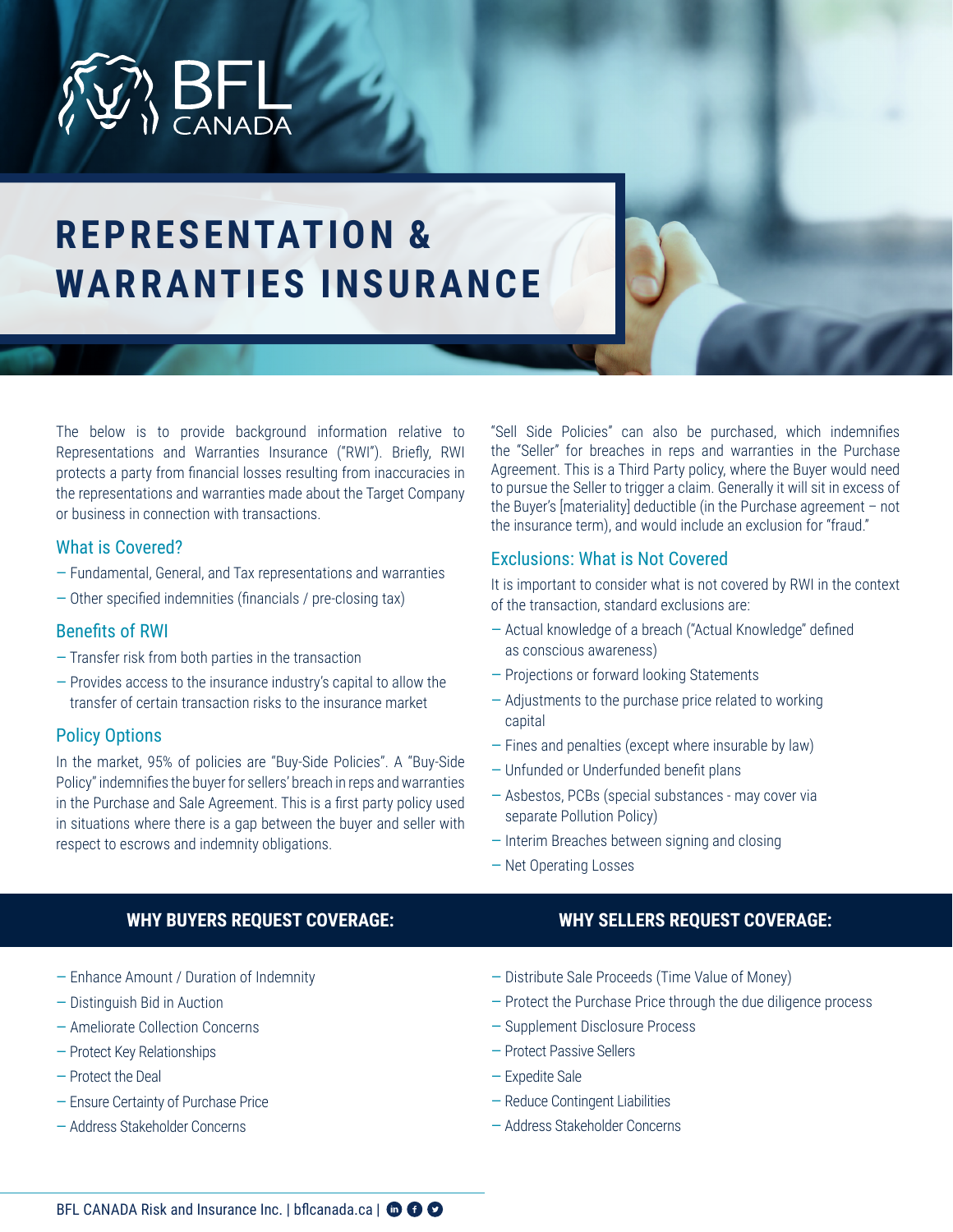### **Policy Structure**

Pictured below is a conceptual example of how a policy is structured. Policies will generally match the "Survival Period" of the Representations and Warranties in the Indemnity. Most policies are 3 Years for General Representations, 6 Years for Fundamental Representations, and 6 Years for Tax Representations.

There is an "aggregate policy retention" generally equal to 1% of the transaction value. The retention can be eroded by multiple claims over the entire policy period. The insurer will only pay once the retention is exhausted.

Recently, we have been seeing an increase in deals where Representations and Warranties in the Purchase Agreement do not survive closing, and the sole recourse is against the Insurance Company, except in the instance of "Seller Fraud".

Buyers and Sellers often share the cost of the policy (50/50), and generally settled via a purchase price adjustment. The retention is also often shared between the Buyer and Seller. We can negotiate that after 12 months the retention is diminished by 50% (.5% drop down retention after 12 months).

#### Cost:

Premium costs depend on the limit of insurance purchased. In general, pricing is between 2.5% and 3.2% of the limit purchased (10 M Limit approx. \$300K). Commissions are included within the premium (no additional fees). Insurers will hire outside counsel to review the diligence performed by the buyer, and review the data room – the underwriting fees are generally \$30,000 – \$40,000.

#### Process:

Generally we need 10 working days from the time we sign the NDAs to having a negotiated policy bound. Please see diagram below – attached is a detailed view of the process.

### **DAY 1**

— Engage BFL and execute NDA

### **DAY 3-5**

- Provide LOI / Seller financials (Audited)
- Obtain non-binding indications from insurers

### **DAY 5**

- Review quotes
- Select insurer
- Pay insurer unwriting fee (due diligence)
- Underwriting from insurer commences

## **DAY 5-15**

- Access data room
- Provide DD reports
- Draft disclosure schedules
- Conference call with deal team
- Negotiate final terms